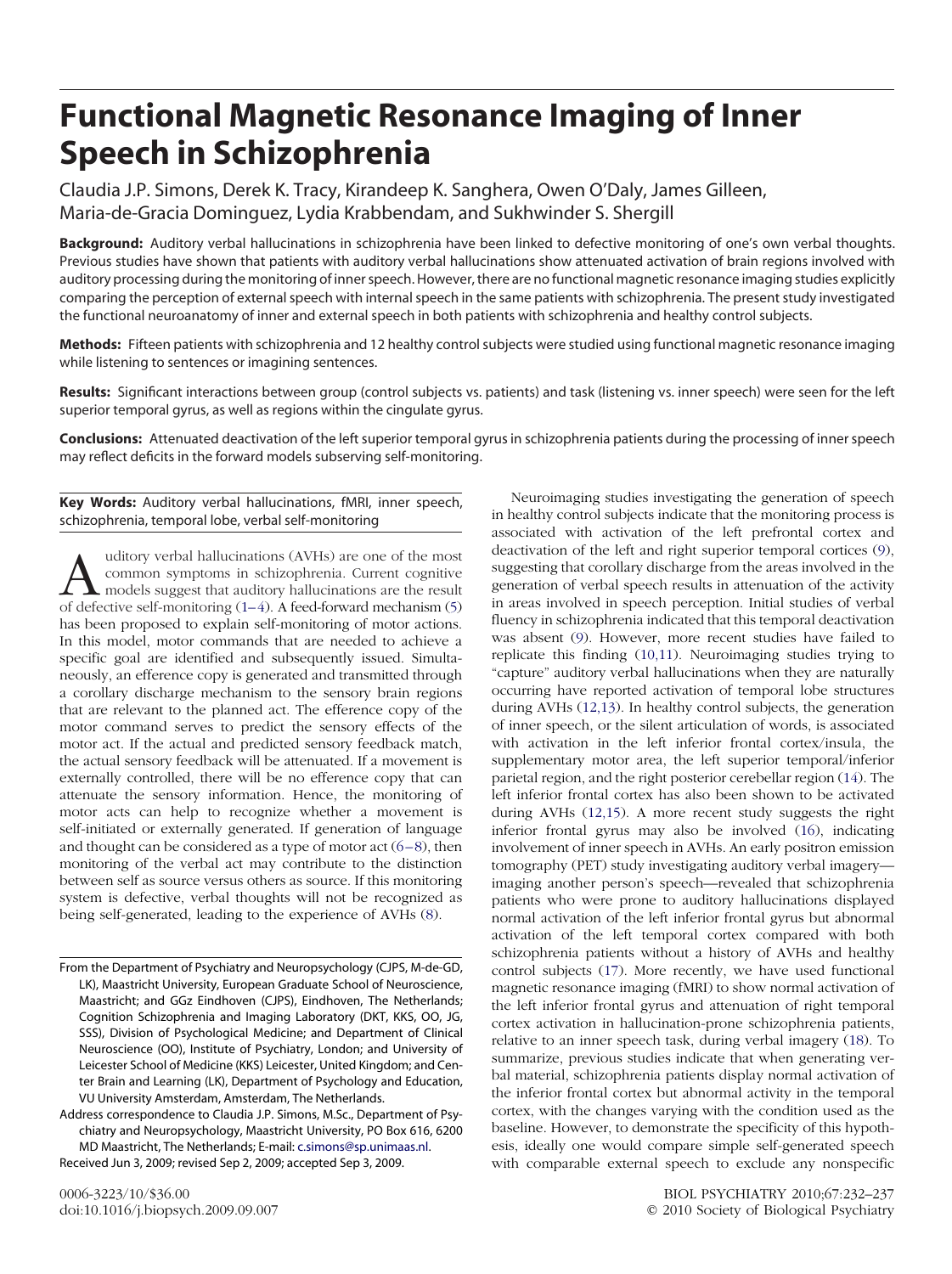

**Figure 1.** Stimulation protocol. Illustrated are the experimental blocks, the trials within a single block, and how stimulus acquisition, stimulus presentation, and response take place during a trial. AS, auditory stimulus; C, baseline; FA, full acquisition; I, inner speech; L, listening; PA, partial acquisition; R, response; VC, visual cue.

impairments in the auditory cortical processing and to exclude the increased demands associated with generating more complex stimuli such as imagery. To our knowledge, there are no fMRI studies explicitly comparing this in patients with schizophrenia.

In the present study, we used fMRI to investigate brain activation during the perception of internally generated speech and external speech in both patients with schizophrenia and matched healthy control subjects. Activation during the selfmonitoring of inner speech was compared directly with activation during listening to externally generated speech, a task requiring no self-monitoring. We predicted that inner speech would lead to attenuation of temporal cortex activation in healthy control subjects as a consequence of corollary discharge, while the patients with schizophrenia would show less attenuated activation of the temporal cortex during inner speech trials, indicating faulty verbal self-monitoring. Since external sensory stimulation does not lead to an efference copy, we anticipated an interaction between task (listening vs. inner speech) and group (control subjects vs. patients) in the temporal cortex. As silent articulation is associated with activation of the left inferior frontal cortex, we also predicted that inner speech trials would be accompanied by an increased activation of this area compared with listening trials in both patients and the control subjects. The present study minimized the effects of acoustic scanner noise during the stimulus presentation through the use of a partially silent acquisition in which the auditory stimulus preceding the inner speech and listening prompts was presented in a partially silent gap followed by a period of continuous image acquisition [\(19\)](#page-5-0).

# **Methods and Materials**

#### **Subjects**

Fifteen male patients with a DSM-IV diagnosis of schizophrenia and right-handed, as assessed with the Annett Handedness Inventory [\(20\)](#page-5-0), participated in the study. Patients were recruited through consultant and key worker recommendations and had all experienced prominent auditory hallucinations during exacerbations of their illness. Fourteen subjects were outpatients and one subject was an inpatient. All patients were receiving regular doses of antipsychotic medication. Mean age of the patients was  $34.7$  years (SD = 8.7). Mean duration of illness was 11.2 years (range 3–27). Mean score on the Positive and Negative Syndrome Scale [\(21\)](#page-5-0) was  $48.5$  (SD = 16.5, range  $30-83$ ). Patients were matched for age, sex, and handedness to a control group. Twelve healthy right-handed, male control subjects were recruited through an advertisement in a city-wide newspaper. They did not suffer from psychiatric disorders and had no family history of psychiatric disorder. Mean age of the control subjects was 34.4 years ( $SD = 7.9$ ). English was a first language for all subjects and all subjects had a minimum of 11 years of education. Exclusion criteria were any illicit drug use within the previous 6 months or any contraindications to magnetic resonance imaging (MRI) scanning. Potential subjects were assessed on their ability to perform the tasks (detailed below) outside the scanner, approximately 1 week before scanning. Subjects provided written informed consent, and ethical approval was provided by the Institute of Psychiatry and Maudsley National Health Services Trust.

#### **Tasks Performed During fMRI**

Subjects performed two active tasks, listening and inner speech, and there was one additional null baseline condition. Each of these tasks was administered over six counterbalanced blocks, each block comprising four listening trials, four inner speech trials, and four baseline trials, with the baseline trials consisting of a silent period equal in length to four paired stimuli (Figure 1).

Auditory stimuli used for the listening and inner speech conditions were 24 neutral sentences, spoken by an adult female native English speaker. During the listening trials, the auditory stimulus was followed by a visual cue prompting the subjects to listen to a second auditory stimulus identical to the first; during the inner speech trials, the auditory stimulus was followed by a visual cue prompting the subjects to covertly imagine repeating the sentence to themselves in their own voice and press a button with their right index finger once this was completed.

Each auditory stimulus was presented once during a listening trial and once during an inner speech trial. Sentences were presented via pneumatically driven earphones, incorporated within ear defenders, specifically designed for functional MRI (Quiet Muff 29 Earmuffs, Avotec, Jensen Beach, Florida). These reduced unattenuated noise from the scanner. As some sentences were longer than others, the duration of the stimuli varied from 1124 msec to 2862 msec, with an average length of 1971 msec. The auditory stimulus was followed by a 1000-msec period in which the visual prompt was presented, followed by the actual task (listening/inner speech). There was a gap before the onset of the next trial (intertrial interval: 14,728 msec). Image acquisi-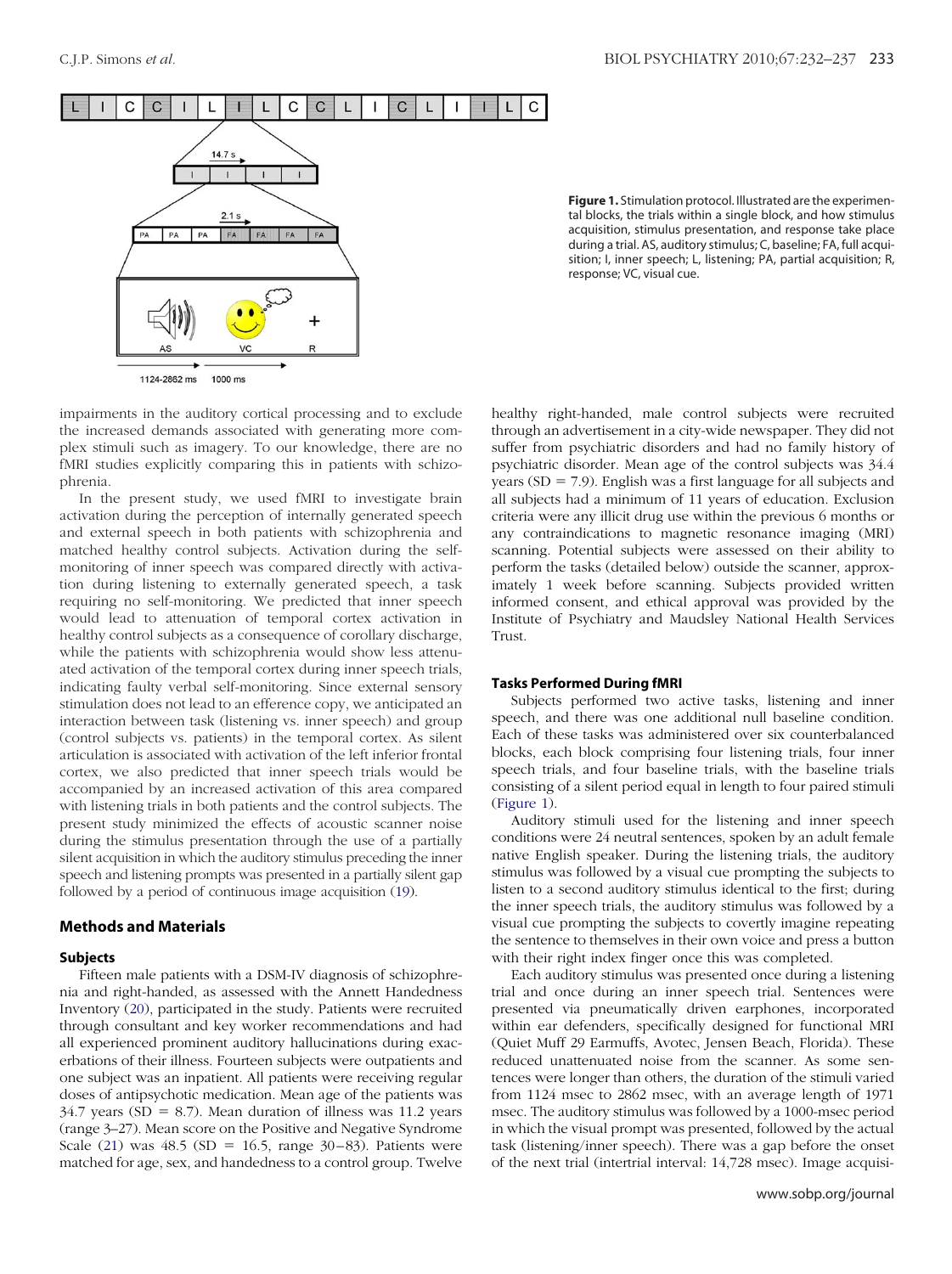

**Figure 2.** Brain activation map for the effects of **(A)** task (blue: inner speech > listening, yellow: listening > inner speech) and **(B)** group (*p* = .009, <1 false-positive cluster).

tion was performed during this nontrial interval. Total length of the task was 17 minutes and 39 seconds.

## **Image Acquisition**

Gradient-echo echo-planar imaging data were acquired on a neuro-optimized GE Signa 1.5 Telsa system (General Electric, Milwaukee, Wisconsin) at the Maudsley Hospital, London. For complete details on methodologies, please see Section 1 in Supplement 1.

#### **Image Analyses**

Data were realigned [\(22\)](#page-5-0) to minimize motion-related artefacts, smoothed using a Gaussian filter (full-width at half maximum 7.2 mm) and transformed into Talairach space [\(23\)](#page-5-0). Task (listening vs. inner speech) and group (control subjects vs. patients) specific comparisons were carried. Second, the interaction between task and group was tested by subtracting the inner speech trials from the listening trials. Cluster-level statistics [\(22\)](#page-5-0) corrected for multiple comparisons were thresholded at  $p < .009$ to ensure less than one false-positive cluster per image. For complete details on methodologies, please see Section 2 in Supplement 1.

# **Results**

# **Behavioral Data**

The mean response time to complete the inner speech task was  $2.62$  seconds (SD = 1.59) for control subjects and  $2.28$ seconds ( $SD = .85$ ) for patients. This difference was not statistically significant  $[t(22) = .64, p = .53]$ . On postscan debriefing, all subjects reported that they had been able to perform the tasks and thus data from all subjects were included in the analyses.

#### **Imaging Data: Inner Speech Versus Listening**

The main effect of inner speech was associated with greater activation in the left inferior frontal gyrus and anterior cingulate gyrus compared with listening (Figure 2A, Table 1). Listening was associated with greater activation in the right superior temporal gyrus, left transverse temporal gyrus, and right inferior parietal lobule across both groups.

#### **Between-Group Differences in Activation**

The main effect of group showed significant differences in the left and right occipital gyrus (Figure 2B, Table 1). Patients demonstrated greater bilateral activation of the occipital gyri during the active tasks compared with the control subjects, who showed greater activation during the baseline condition.

#### **Interaction Between Task and Group**

Significant interactions between group (control subjects vs. patients) and task (listening vs. inner speech) were seen for the left superior temporal gyrus, bilateral anterior cingulate gyrus, right hippocampus, and the left posterior cingulate gyrus [\(Figure](#page-3-0) [3A](#page-3-0), Table 1). The plots from the peak sum of squares response in the left superior temporal gyrus of both patients and controls subjects demonstrated activation during the listening task compared with baseline. However, during the generation of inner speech, the control subjects showed markedly attenuated activation, while this difference between inner speech and listening was less pronounced in the patients [\(Figure 3B](#page-3-0)).

Within the other regions with significant interactions, including the right hippocampus and regions within the cingulate gyrus, control subjects showed activation during inner speech compared with listening, while the patients showed a decrease in activation during the inner speech.

#### **Table 1.** Regions of Differential Activation

|                                                 |       | Coordinates |                |                 |
|-------------------------------------------------|-------|-------------|----------------|-----------------|
| Region of Activation (BA)                       | X     | Y           | $\overline{7}$ | Cluster<br>Size |
| Effect of Task Inner Speech $>$ Listening       |       |             |                |                 |
| Left inferior frontal gyrus (BA 44)             | $-54$ | 4           | 15             | 33              |
| Anterior cingulate gyrus (BA 32)                | 4     | 15          | 42             | 45              |
| Inner Speech $\leq$ Listening                   |       |             |                |                 |
| Right superior temporal gyrus (BA 22)           | 58    | $-7$        | $-2$           | 168             |
| Left transverse temporal gyrus (BA41)           | $-58$ | $-19$       | 9              | 161             |
| Right inferior parietal lobule (BA 40)          | 33    | $-37$       | 53             | 42              |
| Effect of Group (Control Subjects $>$ Patients) |       |             |                |                 |
| Left middle occipital gyrus (BA 18)             | $-25$ | $-81$       | 4              | 59              |
| Right middle occipital gyrus (BA 19)            | 33    | $-74$       | 15             | 33              |
| Interaction                                     |       |             |                |                 |
| Left superior temporal gyrus (BA 22)            | $-54$ | $-11$       | $-2$           | 20              |
| Left cingulate gyrus (BA 24)                    | $-11$ | $-19$       | 42             | 81              |
| Right cingulate gyrus (BA 24)                   | 18    | $-15$       | 39             | 221             |
| Right hippocampus                               | 29    | $-37$       | $-2$           | 69              |
| Left posterior cingulate (BA 29)                | $-11$ | $-41$       | 9              | 86              |

Thresholded at  $p <$  .009. Cluster size indicates total number of activated voxels in region.

BA, Brodmann area.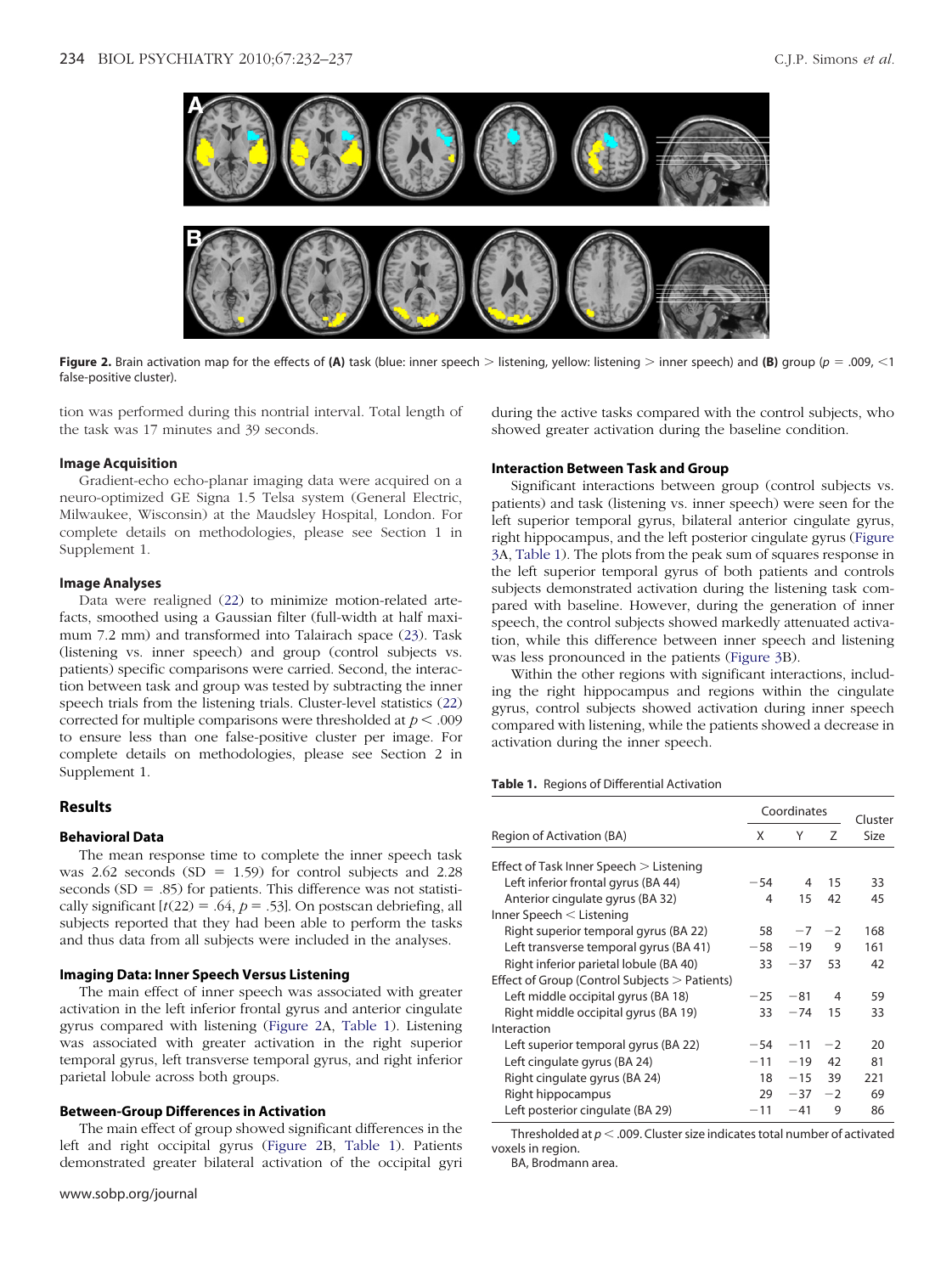<span id="page-3-0"></span>

**Figure 3. (A)** Brain activation map for the interaction between the effects of task and group (*p* = .009, <1 false-positive cluster; blue: listening minus inner speech has higher peak SSQ in patients than in control subjects; yellow: listening minus inner speech has higher peak SSQ in control subjects than in patients). **(B)** SSQ plots for the interaction between task and group in the left superior temporal cortex. SSQ, sum of squares.

# **Discussion**

The main finding was a significant interaction between group and task for the left superior temporal cortex. During the listening trials, the anticipated activation of the left superior temporal cortex was evident in control subjects and in schizophrenia patients, suggesting that listening to spoken sentences is not impaired in schizophrenia patients. Control subjects showed greater decrease in activation during inner speech compared with listening than patients. This provides evidence for defective self-monitoring of inner speech in schizophrenia patients. Failure to attenuate the activity in the temporal cortex may lead to the attribution of the verbal material as being of external origin, ultimately leading to auditory hallucinatory experiences.

The attenuation of temporal cortex activity is thought to be associated with corollary discharge from the inferior frontal cortex [\(24,25\)](#page-5-0). Activation of the left inferior frontal cortex is thought to correspond to silent articulation [\(26 –29\)](#page-5-0). In line with previous studies [\(18,26\)](#page-5-0), we found increased activation of the left inferior frontal gyrus during inner speech compared with the listening condition across groups.

Previous studies did not find clear differences between healthy control subjects and schizophrenia patients on an inner speech task [\(17,18\)](#page-5-0). These studies used an inner speech task that required subjects to silently articulate a sentence in the form, "I like . . ." or "You are . . .," appended with a single word that was presented to them in the auditory or visual modality. The task used in the present study differs from these early studies in requiring the subjects to repeat longer sentences that were presented to them aurally, placing higher demands on verbal self-monitoring. The same previous studies [\(17,18\)](#page-5-0) did, however, find abnormal activation in the inferior frontal and temporal cortex during auditory verbal imagery, a task presumably requiring more self-monitoring than simple silent repetition. Thus, the findings of the present and previous studies suggest that when self-monitoring demands are absent or minimal, patients show no language network related abnormality, and it is only when the verbal material gets more complex and requires greater selfmonitoring that the reduced attenuation of superior temporal cortex activation in patients with schizophrenia becomes apparent.

Studies on repetition priming in healthy control subjects show a decrease in activity in the left inferior prefrontal cortex and temporal cortex in response to repeated words in comparison with novel words [\(30\)](#page-5-0). It has been suggested that repetition priming for semantic material may be reduced in patients [\(31\)](#page-5-0). Since the auditory stimuli were repeated after presentation of a visual cue, it could be argued that the reduced attenuation in the patient group may be the result of reduced repetition priming. However, there were no significant group differences in activation of the left superior temporal gyrus during listening and there were no group differences in activation of the left inferior frontal gyrus. Furthermore, reaction times during the inner speech condition were not significantly shorter in control subjects, which may be expected in case of differential priming effects. The present study also differs considerably from the typical repetition priming designs in that the stimuli are more complex and the stimulus onset asynchrony is comparatively long (2124 – 3862 msec).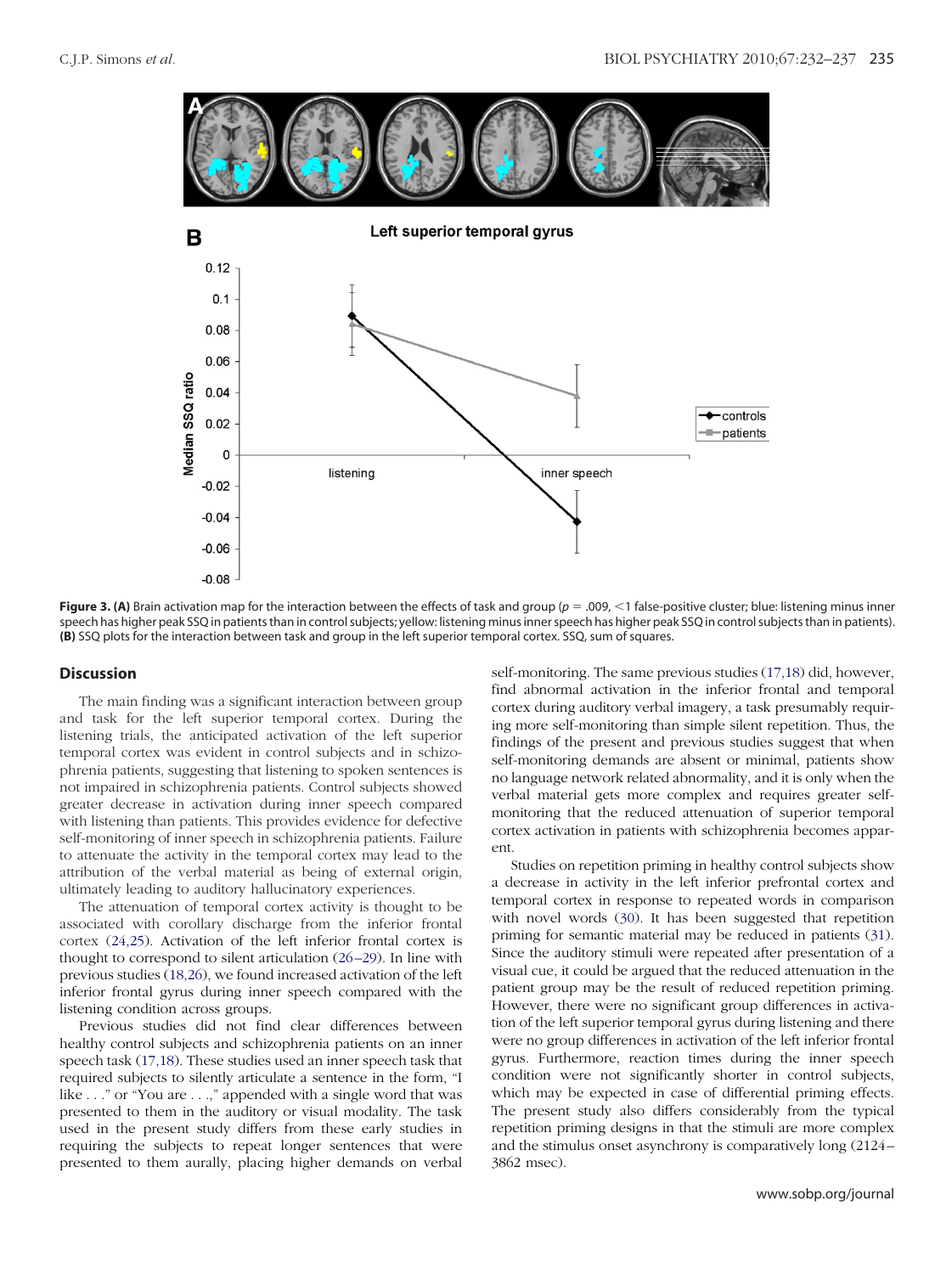<span id="page-4-0"></span>The present study found a main effect for the anterior cingulate gyrus, with inner speech trials eliciting more activation in this area than listening trials. There were significant interactions between group and task within the left and right anterior cingulate gyrus. Control subjects showed activation of these regions during inner speech and decreased activation when listening to external speech. Patients did not show this activation of the cingulate cortex during inner speech. The anterior cingulate has been implicated in divided attention [\(32\)](#page-5-0) and competition monitoring [\(33\)](#page-5-0), and patients with schizophrenia have been shown to display attenuated anterior cingulate activation during a cognitive inhibition task compared with control subjects [\(34\)](#page-5-0). It has been suggested that the anterior cingulate may act as a top-down modulator of activity in the left superior temporal gyrus [\(35,36\)](#page-5-0). This impaired modulation may be associated with external misattributions of inner speech [\(36\)](#page-5-0).

The only between-group activations were in the occipital cortices; control subjects showed greater decreases in activation of the occipital cortex during the listening and inner speech tasks than the patients. Studies using fMRI have demonstrated that stimulation of one sensory modality can deactivate activation in other sensory regions [\(37,38\)](#page-5-0). Functional MRI deactivation probably reflects inhibition of neural processes in task-irrelevant regions or regions that potentially interfere with the task at hand [\(39\)](#page-5-0). This may indicate that schizophrenia patients show less cross-modal inhibition and may even engage some aspect of visual imagery upon hearing or generating the sentences. There were no group differences in the superior temporal gyrus during listening. Previous studies have found attenuated activation in response to listening to sentences [\(40,41\)](#page-5-0); one reason for not replicating this finding may lie in the fact that the patients were not actively hallucinating during the imaging session. Earlier studies of inner speech per se have reported increased activation of the temporal cortex [\(42\)](#page-5-0), but these differ significantly in including an active listening baseline rather than a null baseline as used in this study.

# **Limitations**

Inner speech is a subjective phenomenon and as such cannot be easily objectively monitored. Training subjects on the task before scanning was done to minimize the influence of variation in performance. We also included an external measure of completion of the inner speech with an explicit button press, and there was no difference from control subjects in mean response time, suggesting that both groups performed the inner speech task in a similar manner. One further issue is related to the level of intrinsic, implicit, inner speech activity, which may be occurring during the baseline task; however, this is difficult to remove completely, as it occurs implicitly. The use of the identical baseline during the listening condition should go some way to eliminating any systematic effects due to this.

We selected patients on the basis of a prior history of auditory hallucinations, and the inclusion of a nonhallucinating group would have permitted the examination of the specificity of this finding with regard to hallucinations versus schizophrenia. Ford and Mathalon [\(43\)](#page-5-0) conducted several studies using event-related potentials and electroencephalogram (EEG) gamma coherence as proxies of corollary discharge. These studies reported abnormalities in the corollary discharge system in patients with schizophrenia, without specificity to hallucinations. Other studies [\(44 –](#page-5-0) [46\)](#page-5-0) using similar EEG paradigms have shown that the corollary discharge system is disrupted in patients, especially in those prone to AVHs. Even if inner speech deficits can be linked to AVHs, it remains to be seen whether these deficits can serve as the basis for all AVHs [\(47,48\)](#page-5-0). Jones [\(48\)](#page-5-0) argues that AVHs that involve voices attempting to regulate ongoing actions of the voice hearer may be consistent with inner speech based models, but other AVHs, e.g., those with a content clearly linked to previous traumatic experience, may be better explained by other cognitive models.

Intrinsic scanner noise poses a problem in all fMRI studies, especially in studies investigating auditory processing. The present study attempted to minimize scanner noise during the tasks by using a partially silent acquisition during the stimuli presentation. Nevertheless, scanner noise remains perceptible. Although scanner noise can significantly influence the blood oxygenation level-dependent response in the temporal cortex [\(19,49\)](#page-5-0), the confounding effects of background noise should be considered as constant across conditions.

To summarize, our data indicate that when generating inner speech, schizophrenia patients show an attenuated deactivation in the left superior temporal gyrus, an area that has been implicated in verbal self-monitoring processes [\(18\)](#page-5-0). This is consistent with the notion that auditory verbal hallucinations in schizophrenia may arise as a consequence of faulty predictive models underlying the monitoring of behaviors including inner speech [\(50,51\)](#page-5-0).

*Sukhwinder S. Shergill was supported by a Higher Education Funding Council for England Clinical Senior Lecturer Fellowship. Lydia Krabbendam was supported by the Netherlands Organisation for Scientific Research (VIDI grant).*

*Claudia J.P. Simons, Derek K. Tracy, Kirandeep K. Sanghera, Owen O'Daly, James Gilleen, and Maria-de-Gracia Dominguez report no biomedical financial interests or potential conflicts of interest.*

*Supplementary material cited in this article is available online.*

- 1. Ford JM, Mathalon DH, Kalba S, Whitfield S, Faustman WO, Roth WT (2001): Cortical responsiveness during inner speech in schizophrenia: An event-related potential study. *Am J Psychiatry* 158:1914 –1916.
- 2. Shergill SS, Samson G, Bays PM, Frith CD, Wolpert DM (2005): Evidence for sensory prediction deficits in schizophrenia. *Am J Psychiatry* 162: 2384 –2238.
- 3. Kumari V, Fannon D, Ffytche DH, Raveendran V, Antonova E, Premkumar P, *et al*. (2008): Functional MRI of verbal self-monitoring in schizophrenia: Performance and illness-specific effects [published online ahead of print November 7]. *Schizophr Bull*.
- 4. Allen P, Aleman A, McGuire PK (2007): Inner speech models of auditory verbal hallucinations: Evidence from behavioural and neuroimaging studies. *Int Rev Psychiatry* 19:407– 415.
- 5. Wolpert DM, Ghahramani Z, Jordan MI (1995): An internal model for sensorimotor integration. *Science* 269:1880 –1882.
- 6. Seal M, Aleman A, McGuire PK (2004): Compelling imagery, unanticipated speech and deceptive memory: Neurocognitive models of auditory verbal hallucinations in schizophrenia. *Cogn Neuropsychiatry* 9:43–72.
- 7. Jones SR, Fernyhough C (2007): Thought as action: Inner speech, selfmonitoring, and auditory verbal hallucinations. *Conscious Cogn* 16:391– 399.
- 8. Feinberg I (1978): Efference copy and corollary discharge: Implications for thinking and its disorders. *Schizophr Bull* 4:636 – 640.
- 9. Frith C, Friston KJ, Herold S, Silbersweig D, Fletcher P, Cahill C, *et al.* (1995): Regional brain activity in schizophrenic patients during the performance of a verbal fluency task. *Br J Psychiatry* 167:343–349.
- 10. Spence SA, Liddle PF, Stefan MD, Hellewell JS, Sharma T, Friston KJ, *et al.* (2000): Functional anatomy of verbal fluency in people with schizophrenia and those at genetic risk. Focal dysfunction and distributed disconnectivity reappraised. *Br J Psychiatry* 176:52– 60.